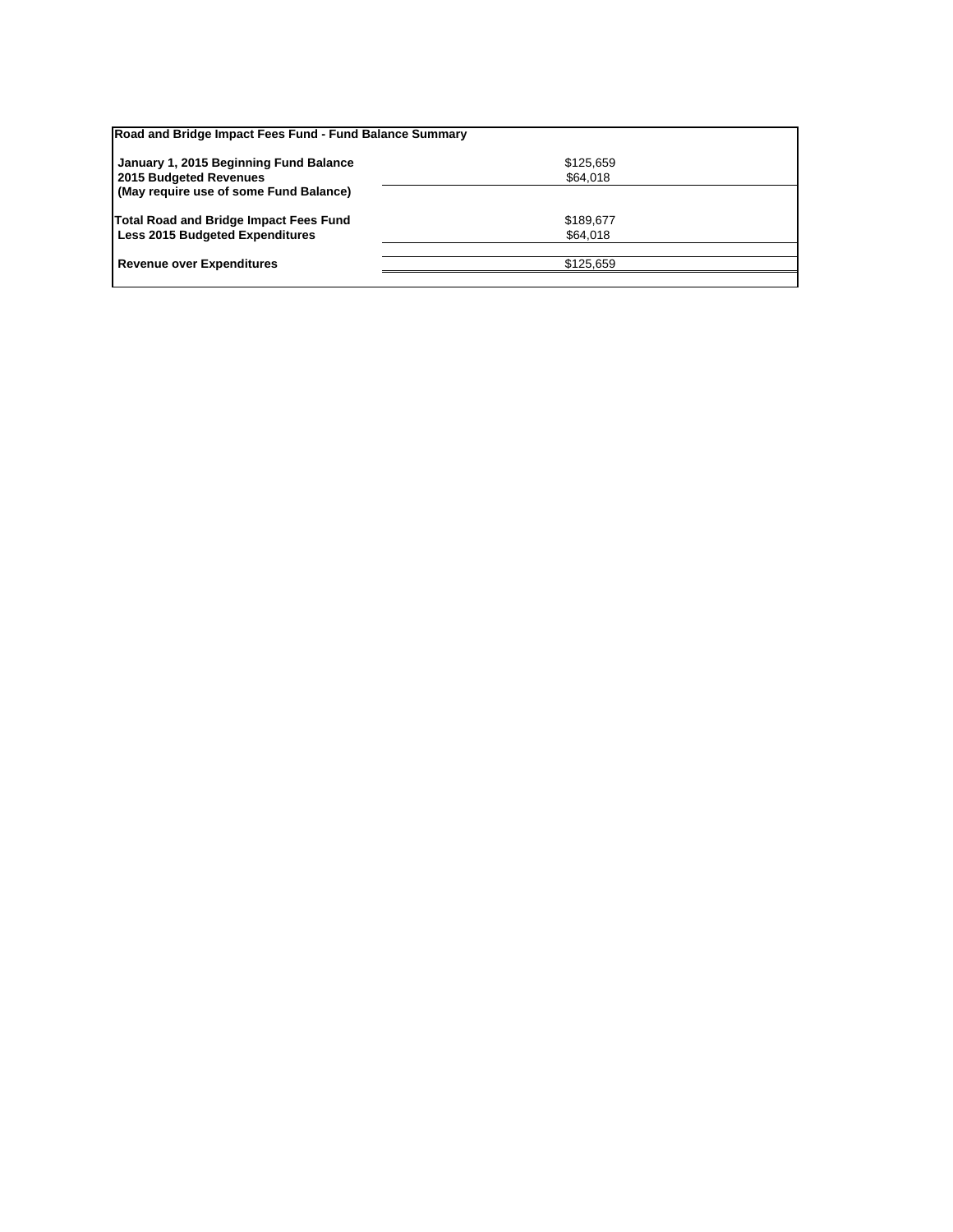## 1-21-2015 01:04 PM

## OUR A Y COUNTY REVENUE & EXPENSE REPORT - UNAUDITED

AS OF: JANUARY 1ST, 2015

## 700-ROAD/BRIDGE IMPACT

FINANCIAL SUMMARY

|                       | <b>CURRENT</b><br><b>BUDGET</b> | <b>CURRENT</b><br>PERIOD | YEAR TO DATE<br><b>ACTUAL</b> | <b>BUDGET</b><br><b>BALANCE</b> | % OF<br><b>BUDGET</b> |
|-----------------------|---------------------------------|--------------------------|-------------------------------|---------------------------------|-----------------------|
| REVENUE SUMMARY       |                                 |                          |                               |                                 |                       |
| OTHER ADMINISTRATION  | 64,018.00                       | 0.00                     | 0.00                          | 64,018.00                       | 0.00                  |
| <b>TOTAL REVENUES</b> | 64,018,00                       | 0.00                     | 0.00                          | 64.018.00                       | 0.00<br>最低量常常品        |
| EXPENDITURE SUMMARY   |                                 |                          |                               |                                 |                       |
| OTHER ADMINISTRATION  | 64,018.00                       | 0.00                     | 0.00                          | 64,018.00                       | 0.00                  |
| TOTAL EXPENDITURES    | 64,018.00                       | 0.00                     | 0.00                          | 64,018.00                       | 0.00                  |
|                       |                                 |                          |                               |                                 | 需需需需                  |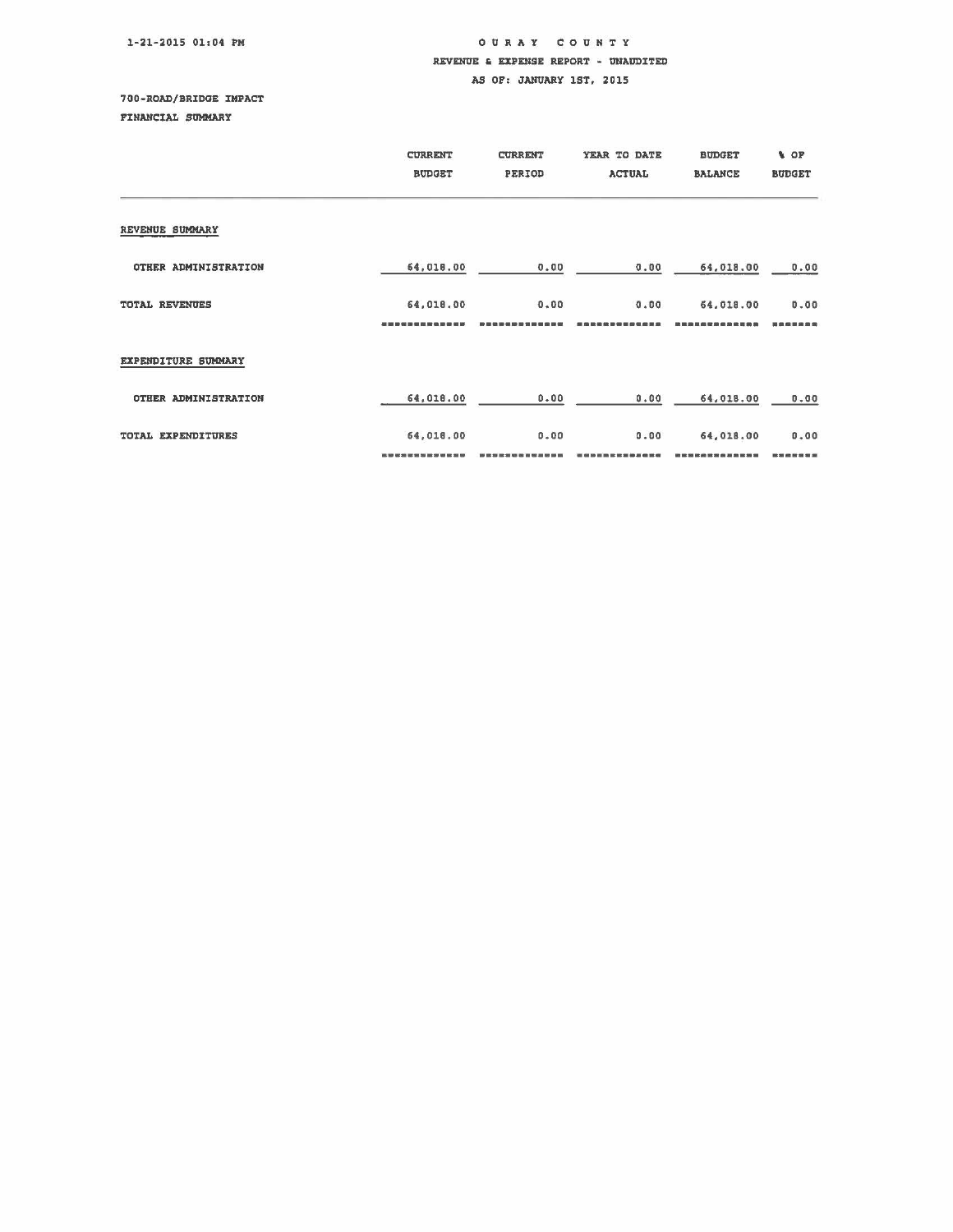1·21·2015 01:03 PM

OURAY COUNTY PAGE: 1

BUDGET REPORT

AS OF: JANUARY 1ST, 2015

700.ROAD/BRIDGE IMPACT

## REVENUES

| 2013               | 2014          | 2014          | 2015          |
|--------------------|---------------|---------------|---------------|
| <b>ACTUAL</b>      | <b>BUDGET</b> | <b>ACTUAL</b> | <b>BUDGET</b> |
|                    |               |               |               |
|                    |               |               |               |
|                    |               |               |               |
|                    |               |               |               |
|                    |               |               |               |
|                    |               |               |               |
|                    |               |               |               |
| 61,640.18          | 54,018.00     | 42,269.86     | 64,018.00     |
| 61,640.18          | 54,018.00     | 42,269.86     | 64,018.00     |
|                    |               |               |               |
| 0.00               | 0.00          | 14,715.03     | 0.00          |
| 0.00               | 0.00          | 14,715.03     | 0.00          |
| 61,640.18          | 54,018,00     | 56,984.89     | 64,018.00     |
|                    |               |               |               |
|                    |               |               | 64,018.00     |
| ------------------ |               |               |               |
|                    | 61,640.18     | 54.010.00     | 56,984.89     |